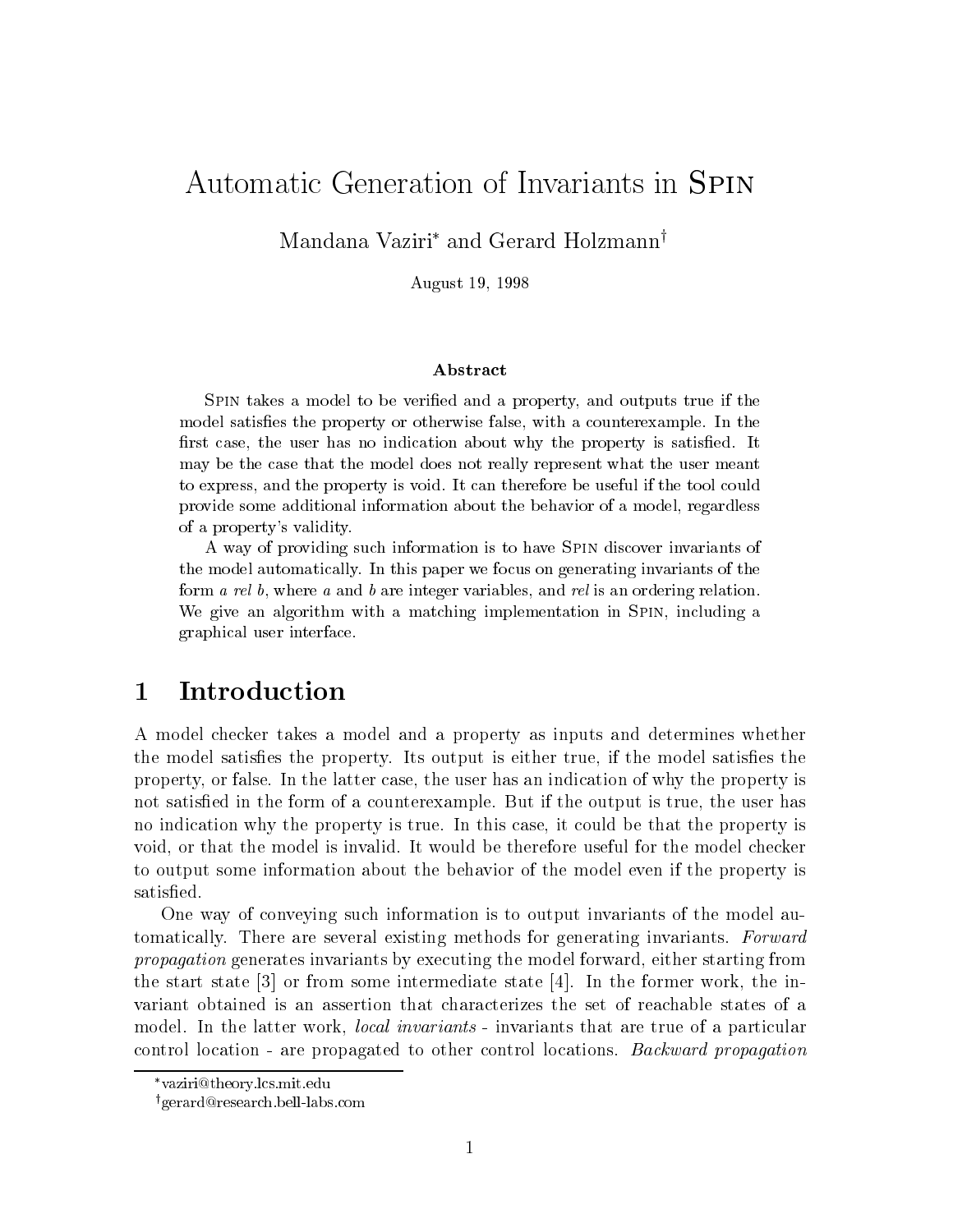allows for the strengthening of an existing invariant  $[4, 3]$  by calculating the weakest precondition with respect to that invariant and taking it as a conjunct. Finally, local invariants of components can be combined into global invariants of a composition [4].

Invariants generated by the methods above quickly become complicated. For example, assertions that characterize the set of reachable states may be very large. Even though, these invariants may be appropriate for use by an automated tool such as a theorem prover, they may not convey useful conceptual information to a human user.

Our approach is to consider different forms of invariants one at a time and to focus on generating that form. In this approach, the invariants are simpler and more focused on a particular kind of information. These invariants may still be used by a theorem prover but they are primarily intended to be interpreted by the user of the model checker directly.

We start by generating invariants of the form  $a$  rel  $b$ , where  $a$  and  $b$  are integer variables and rel is an ordering relation. We give an implementation of this algorithm in the model checker Spin [2], and provide a matching graphical user interface.

The outline of the paper is as follows. Section 2 presents the algorithm and section 3 the implementation. Section 4 gives some examples. Finally, section 5 presents discussion and future work.

#### $\overline{2}$ Invariant Generation Algorithm

In this section we describe the algorithm for the generation of invariants of the form a rel b, where a and b are integer variables and rel is an ordering relation.

## 2.1 Informal Description

The algorithm must be coupled with a state searching algorithm, which can be either be depth-first or breadth-first, but that guarantees that all the reachable states of the model are visited.

At each reachable state of the model, the algorithm determines the ordering relations for each pair of integer variables, and records them in a matrix of all invariant relations seen so far. After examining all reachable states, the algorithm outputs all global invariant relations discovered.

#### 2.2 Notation

We use  $\mathcal V$  to denote the set of integer variables of the model. We use v to denote an element of V. We use R to denote the set  $\{\perp, =, <, >, \leq, \geq, f\}$ , and r an element of  $\mathcal R$  .

Let  $\mathcal{M}(v_1, v_2)$  be a function that takes two integer variables and returns an element of R.

Let  $\mathcal{C}(v_1,v_2)$  be a function that takes two variables and returns their ordering relation. This function will be used to obtain the relation between variables in the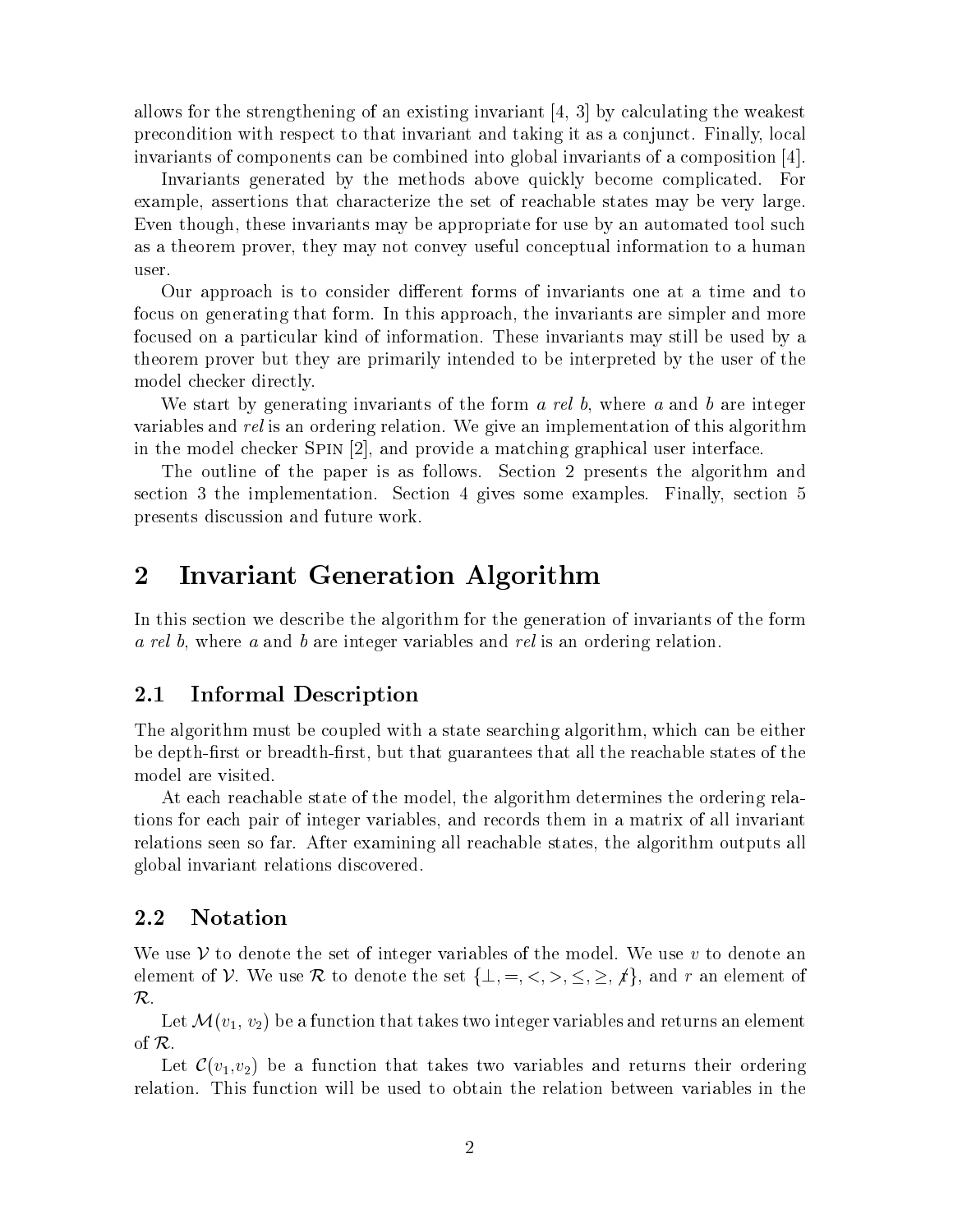```
seen := emptyforeach v_1, v_2, \mathcal{M}(v_1,v_2) := \perpinv-update(v_{in}, i_{in}) {
    if (v_{in} \notin seen) then seen := seen \cup \{v_{in}\}\foreach v \in seen \ except \ v_{in}Let v_1, v_2 such that v_1 = min_{lex}(v, v_{in}) and v_2 = max_{lex}(v, v_{in})\mathcal{M}(v_1,v_2) := \text{combine}(\mathcal{C}(v_1,v_2), \mathcal{M}(v_1,v_2))\}inv-verdict() {
    foreach v_1, v_2 \in seen such that \mathcal{M}(v_1, v_2) \notin \{f, \perp\}print v_1 \mathcal{M}(v_1,v_2) v_2\}combine(r_{new}, r_{old}) {
    if r_{new} = r_{old} then return r_{old}else if \{r_{new}, r_{old}\} \subset \{=, <, \leq\} then return \leqelse if \{r_{new}, r_{old}\} \subset \{=, >, \geq \} then return \geqelse return f\}
```
Figure 1: Pseudo-code for Invariant Generation

current state.

### 2.3 Algorithm

The external interface to the invariant generation algorithm contains the following routines.

- $\bullet$   $\it inv\text{-}update}(v, i)$ : is called by the state searching algorithm whenever there is an assignment to variable <sup>v</sup> with value i.
- $\bullet$   $\it inv\text{-}veract$ (): is called by the state searching algorithm when all the reachable states have been visited. This routine gives the invariants discovered.

The pseudo-code for invariant generation is shown in Figure 1. The variable seen is a set of integer variables that have already been seen by the algorithm, and is initially empty. M holds the invariant relations seen so far between different variables, and is initially set to all  $\perp$ .

*inv-update*( $v_{in}$ ,  $i_{in}$ ) works as follows. If  $v_{in}$  has not been seen yet then it is added to the seen set. Then for each v in seen except  $v_{in}$  itself, the function M is updated at  $(v_1,v_2)$ , where  $v_1$  is the smallest of v and  $v_{in}$  lexicographically and  $v_2$  the largest.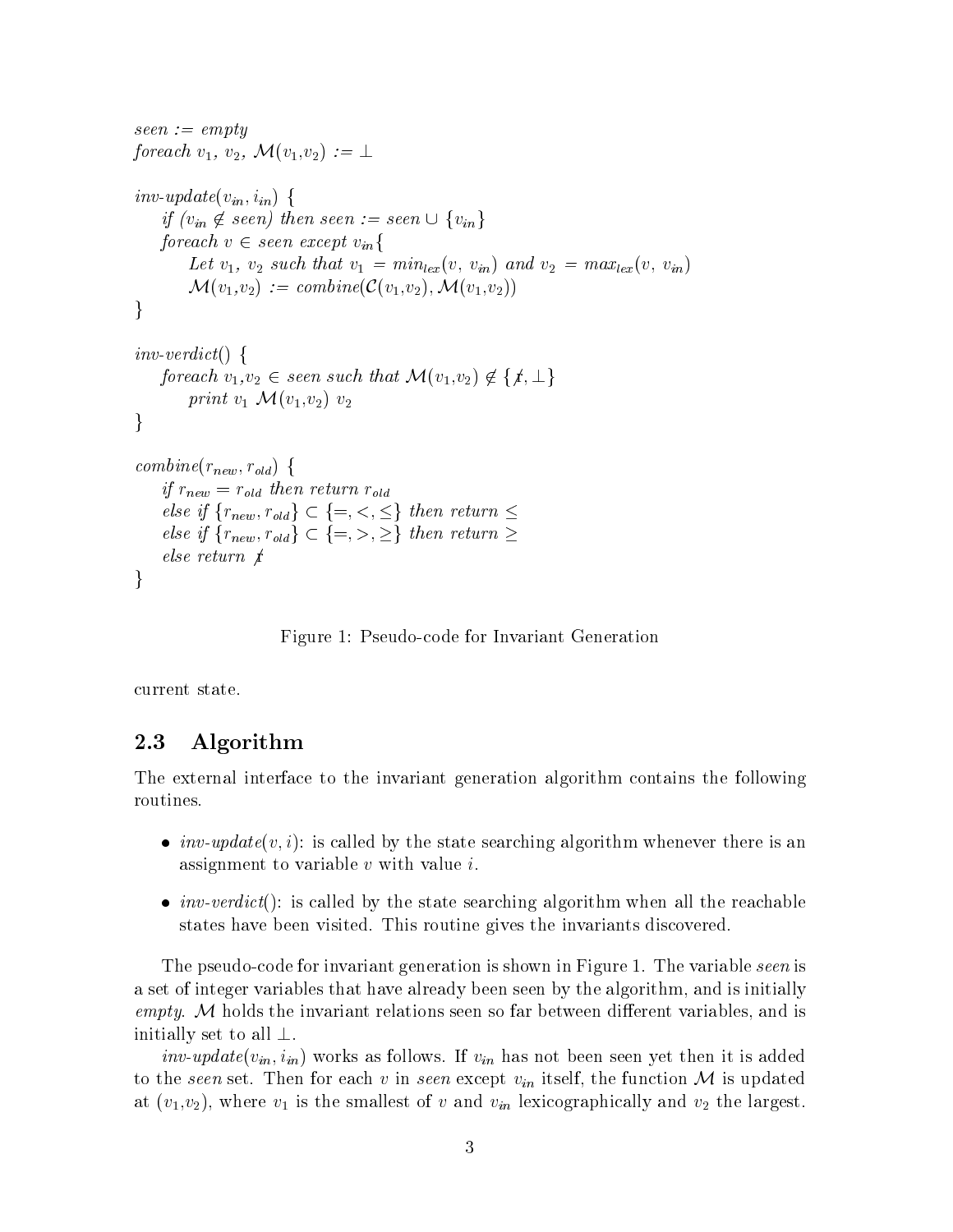$M$  is a triangular matrix representing the ordering relations between variables, and it is updated using the function combine.

We pass to *combine* the new ordering relation between  $v_1$  and  $v_2$  as given by the function  $\mathcal{C}$ , and the current invariant relation between them as stored in  $\mathcal{M}$ . The routine works as follows. If the new relation between  $v_1$  and  $v_2$  is the same as before, then that relation is returned. If the new and old relations are different but can be combined into  $\leq$  ( $\geq$ ) then  $\leq$  ( $\geq$ ) is returned. Otherwise, the function returns  $f$  which indicates that no invariant ordering relation exists between  $v_1$  and  $v_2$ .

inv-verdict is called when all reachable states have been attained. It simply prints out the invariant relations, if any.

The extra memory, in addition to what is needed for state searching, is  $O(n^2)$ , where  $n$  is the number of integer variables.

## 3 Implementation

This section describes an implementation of the invariant generation algorithm described above within the context of Spin. Our implementation is linked to the depth first search algorithm employed by SPIN to explore the state space.

There are a few abstract concepts in the algorithm that need to be implemented. First, we need to define what variables can be compared in the context of SPIN. For example, local variables of Promela processes cease to exist when the processes terminate. The functions  $\mathcal M$  and  $\mathcal C$  must also be developed. The following subsections explain how we implement these concepts. We conclude with a description of the graphical user interface.

#### 3.1 Promela Variables

Promela has global variables and local variables belonging to process instances. Local variables are created and destroyed during the execution of a program along with the processes to which they belong. A local variable is uniquely characterized by its name, its proctype which is the integer corresponding to its process type, and its pid which is the integer corresponding to its process instance. Thus PROMELA variables can be thought of as triples of the form (name, proctype, pid). Global variables may also be viewed in this way by giving special values to proctype and pid.

An abstract variable, corresponding to the variables used in the description of the algorithm above, corresponds to a set of Promela variables having the same name and proctype belonging to existing process instances. An abstract variable (name, proctype) may represent an empty set, in which case there are no existing process instances of type *proctype* having the variable *name*. We use the notation  $\bar{v}$  to denote a PROMELA variable represented by abstract variable  $v$ .

We define the ordering relation between two abstract variables as follows. Let  $v_1$ and  $v_2$  be two abstract variables and  $r \in \mathcal{R}$ ,

If  $v_1$  is empty or  $v_2$  is empty or  $\forall v_1, v_2, v_1 \in \{v_2, v_2 \in \{v_1, v_2, v_1 + v_2\}$ , then  $v_1$  r  $v_2$ .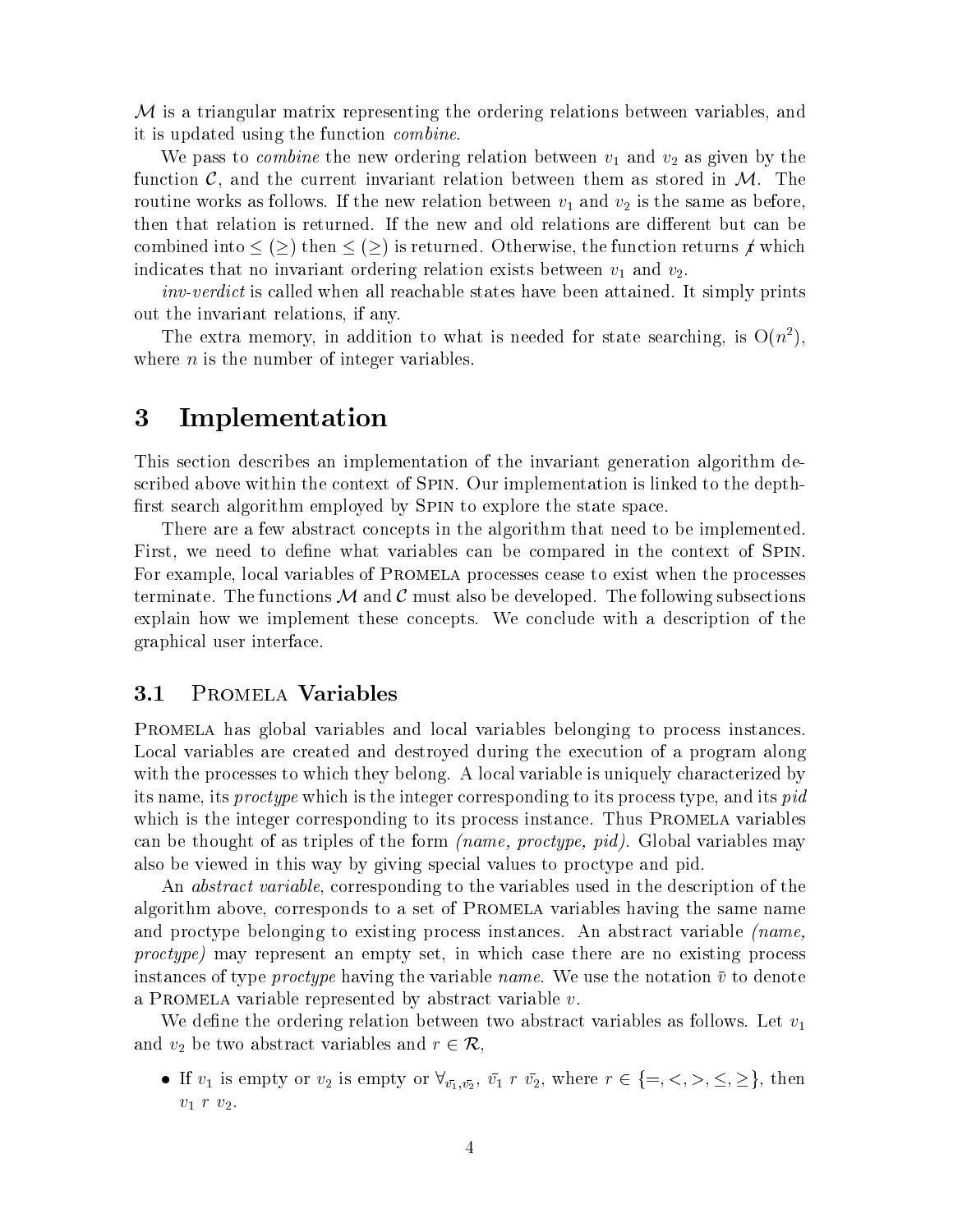• Otherwise,  $v_1 \not\perp v_2$ .

We say that  $v_1$  r  $v_2$  is an *invariant* if the statement is true of all reachable states of the program. We use the shortcut notation  $\bar{v} r v_1$ , to denote  $\{\bar{v}\}\ r v_1$ .

To reflect the fact that we have to deal with PROMELA variables, we modify our interface routines. These are given in C as follows.

- $\bullet$  void inv update(char \*a, int value, long int proctype, long int pid)
- $\bullet$  void verdict() void verdict()
- $\bullet$  void inv start(long int proctype, int pid)
- void inv\_stop(long int proctype, int pid)

The last two routines are used by Spin to tell our implementation of the creation and termination of processes.

The invariant generation implementation produces relations of abstract variables as described above.

#### 3.2 Implementing <sup>M</sup>

The main data structure used in the implementation is a two-dimensional triangular matrix implemented with linked lists. An entry in the matrix corresponds to the ordering relation between two abstract variables. This ordering is represented by an integer  $(0: =, 1: <, 2: >, 3: \leq, 4: \geq)$ . We also use  $-1$  to denote the ordering relation f described in the previously. The initial relation  $\perp$  is represented by the lack of an entry in the matrix.

#### $3.3$ Implementing  $\mathcal C$

We implement the function  $\mathcal C$  with a C routine named comp, which gives the new relation between the abstract variables  $v_1$  and  $v_2$  in the current state. To this end, this function needs to access the values of the variables represented by  $v_1$  and  $v_2$ . One way is to have the implementation access data structures maintained by the SPIN code. However, this is difficult in practice, because our implementation sees variables as char  $*$  and these cannot be used to access fields of C structures very easily.

Instead we keep an image of the current state in our implementation. Thus each time an update occurs, the new value of a variable is stored in a data structure named pidList. This data structure does not take a lot of memory since it only stores one state at a time.

To find the relation between  $v_1$  and  $v_2$ , comp needs to compare each PROMELA variable in  $v_1$  to each PROMELA variable in  $v_2$ . Then, the relation returned is combined with the current invariant relation stored in  $M$ . Since only one PROMELA variable is updated at a time, say  $\bar{v}_1$  without loss of generality, comp only needs to compare  $\bar{v}_1$  with all the variables represented by  $v_2$ . Thus in the implementation, comp takes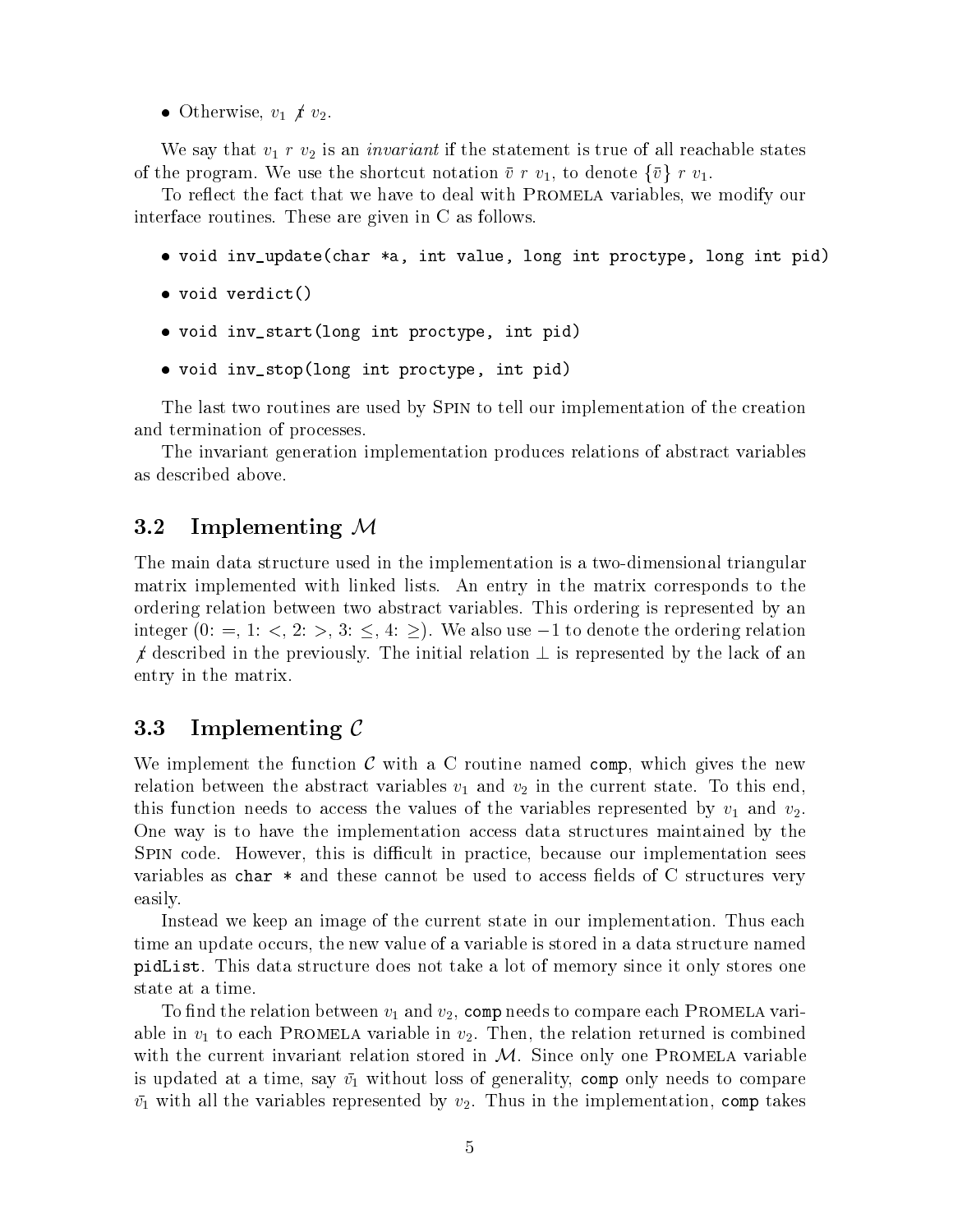the value that was updated and an abstract variable, compares the Promela variables one by one and combines the result using a similar routine to *combine* described above.

### 3.4 Invoking the routines from Spin

The new routines add a modest amount of overhead to model checking runs, and they are therefore only enabled when the user explicitly requests the computation of the invariants. To enable them, the user compiles the model checking code generated by Spin with an extra compile-time directive -DINVARIANT. This will cause the invariant tracking code to be compiled in, and invoked when the model checking run is performed. At the end of the run the results can be displayed in either textual or in graphical form, as illustrated in the next section.

### 3.5 Graphical User Interface

The invariants can be communicated to the user via a graphical user interface. The relations are then represented as a graph, where each node corresponds to a variable and each edge to an ordering relation.

The interface can provide different views of the invariants, selecting invariants either by type (1 bit, 8 bits, 16 bits, etc.) or by name. In the latter case, for instance only relations that correspond to a specic, named, variable are represented.

We modified the interface routines such that they take the type of the variable being updated as well. The type information is used by the graphical interface to provide different views by type.

## 4 Examples

This section presents a simple example of invariant generation with the extended version of Spin, using a model from the standard Spin distribution.

#### 4.1 Peterson's Mutual Exclusion

The Promela code for the 2 process Peterson's algorithm is shown in Figure 2. We use this example to illustrate how adding constants to a model can cause the invariant generation implementation to output interesting invariants. In this case, we add the constant 1 (tester constant), with the goal of obtaining the property that at most one process must be in its critical section at a time.

The protocol has three global variables, turn, flag, and ncrit. The turn and flag variables are used to ensure mutual exclusion. ncrit isincremented each time a process enters its critical section. The global constant tester isincluded for comparison of other variables to 1.

Figures 3, 4, and 5 show the output of the invariant generation program. Each node corresponds to a variable of the model, and the edges represent ordering rela-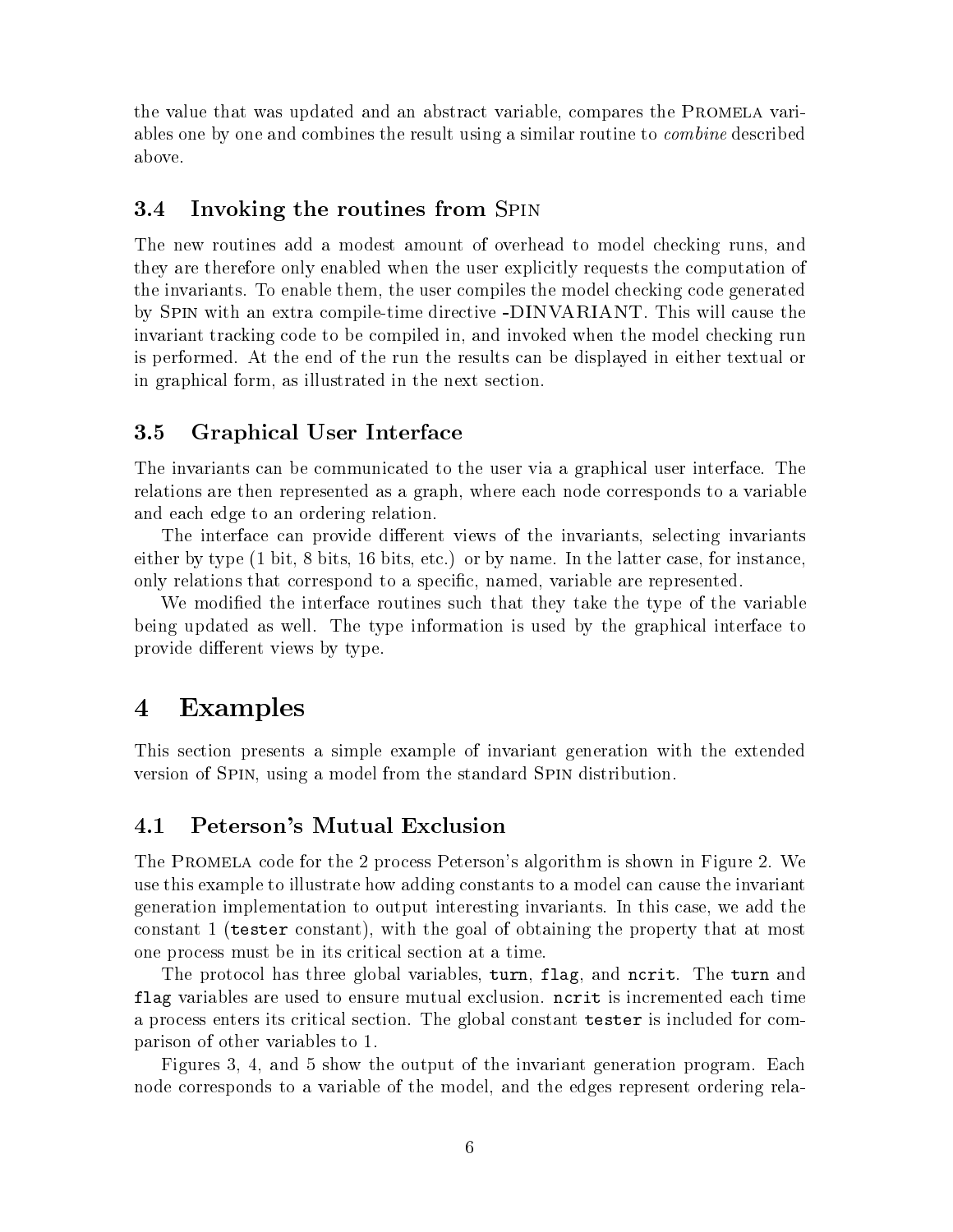```
bool turn, flag[2];
byte ncrit;
byte tester = 1;
active contractive users and \alpha{assert as a pid p = m , p = m , p = m , p = 1 , p = 1 , p = 1 , p = 1 , p = 1 , p = 1 , p = 1 , p = 1 , p = 1 , p = 1 , p = 1 , p = 1 , p = 1 , p = 1 , p = 1 , p = 1 , p = 1 , p = 1 , p = 1 , p = 1 , again:f = -1; f = -1; f = 1; f = 1; f = 1; f = 1; f = 1; f = 1; f = 1; f = 1; f = 1; f = 1; f = 1; f = 1; f = 1; f = 1; f = 1; f = 1; f = 1; f = 1; f = 1; f = 1; f = 1; f = 1; f = 1; f = 1; f = 1; f = 1turn \mathbf{r} = \mathbf{r} , where \mathbf{r} = \mathbf{r}(finally different particles); the original property \mathbf{r}_1 or \mathbf{r}_2 and \mathbf{r}_3 are \mathbf{r}_4 or \mathbf{r}_5 and \mathbf{r}_6 are \mathbf{r}_7 and \mathbf{r}_8 are \mathbf{r}_7 and \mathbf{r}_8 are \mathbf{r}_8 and \mathbf{r}_8 are \ncrit++;assert (noring the \mathcal{L} ) is a critical section for \mathcal{L}ncrit--;flag[_pid] = 0;
goto again
}
```
Figure 2: 2-process Peterson's Algorithm in Promela

tions. The edges are labeled with the order they represent, in this case greater than or equal to. The output shows that the constant 1 is greater than or equal to all the other variables.

The view menu provides a series of commands for modifying the presentation of the graph. Figure 4 shows choosing the view by variable ncrit. Then Figure 5 presents the outcome of this command. Only the variables relating to ncrit are shown. Since ncrit is the number of processes that are in their critical sections, this graph presents the mutual exclusion property.

#### **Discussion and Future Work**  $\overline{5}$

The invariant generation algorithm was tested on the suite of examples distributed with SPIN. These experiments revealed small inefficiencies in some of the models, such as variables that are never assigned to or variables that have too generous a type assigned to it. Other observations we have made are:

- $\bullet$  Invariants give feedback about the model even if the verification runs out of  $\hspace{0.1mm}$ memory.
- $\bullet$  Dummy variables with constant values can be added to the model to make the system output properties of interest such asthe mutual exclusion property presented above. In addition, constants may be useful for determining upper or lower bounds for variables.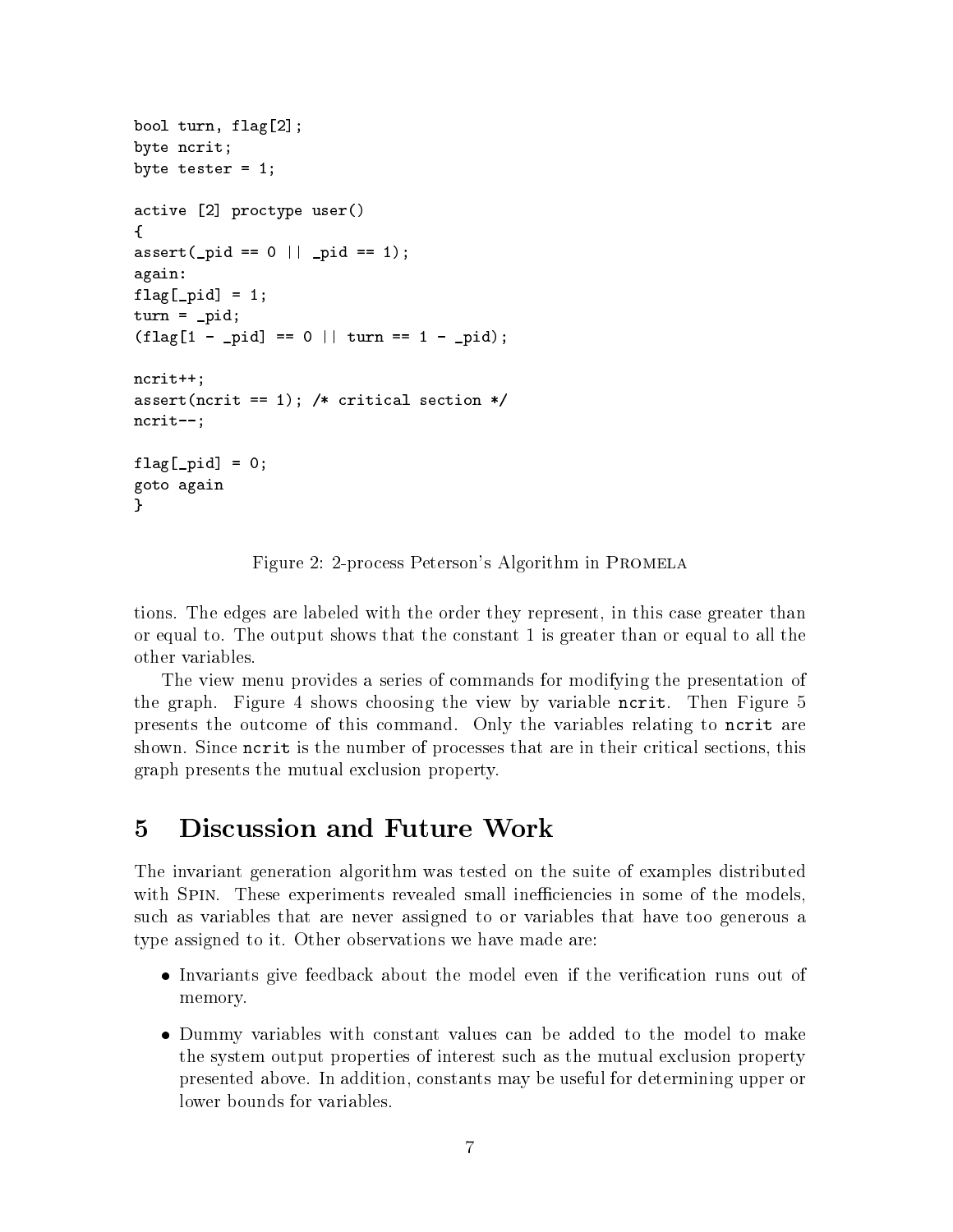

Figure 3: Output of Peterson's Algorithm



Figure 4: Output of Peterson's Algorithm - View



Figure 5: Output of Peterson's Algorithm - View